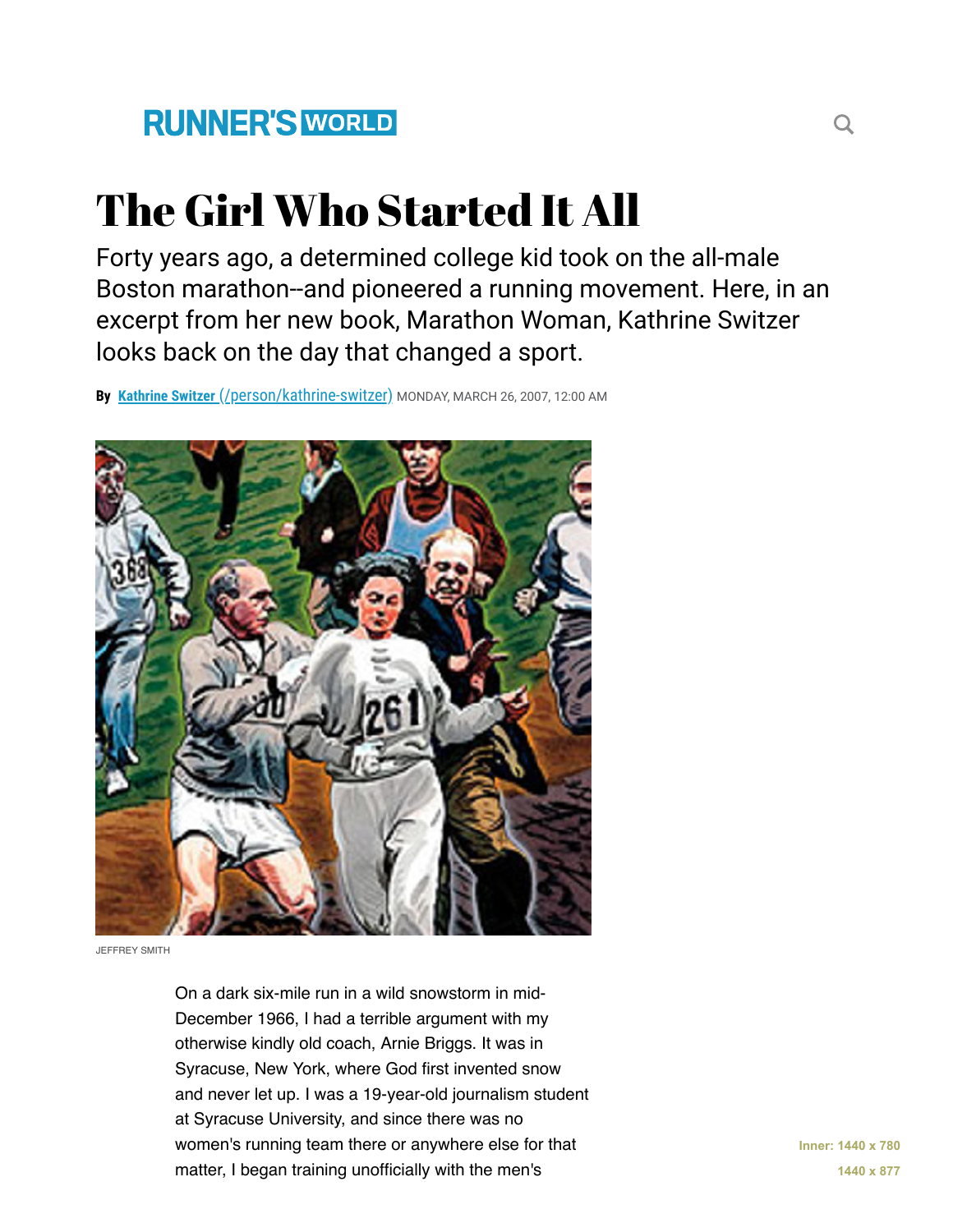cross-country team. That's where I met 50-year-old Arnie, who had trained for years with the team. Arnie was actually the university mailman and a veteran of 15 Boston Marathons. He was excited to see a woman- the first--come out to run, and took slowpoke me under his training wing. To cajole me through tough evening sessions like this, Arnie told and retold stories of famous Bostons. I loved listening to them--until this night when I snapped and said, "Oh, let's quit talking about the Boston Marathon and run the damn thing!"

"No woman can run the Boston Marathon," Arnie fired back.



"Why not? I'm running 10 miles a night!"

Arnie insisted the distance was too long for fragile women to run and exploded when I said that Roberta Gibb had jumped into the race and finished it the previous April.

"No dame ever ran the Boston Marathon!" he shouted, as skidding motorists nearly killed us. Then he added, "If any woman could do it, you could, but you would have to prove it to me. If you ran the distance in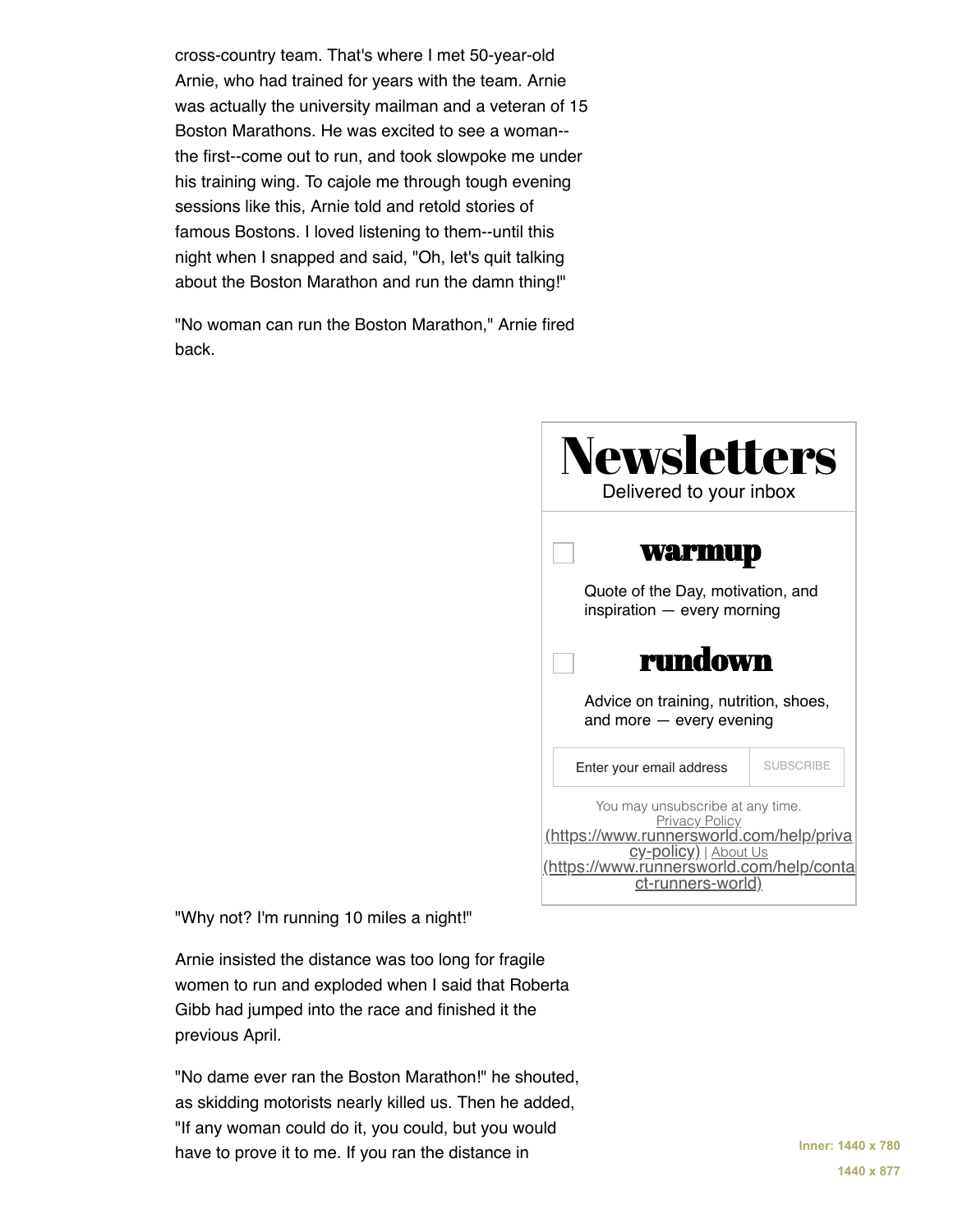practice, I'd be the first to take you to Boston." I grinned through the gloom and flakes. Hot damn, I thought, I have a coach, a training partner, a plan, and a goal: the biggest race in the world--Boston.

Three weeks before the marathon, Arnie and I ran our 26-mile trial. As we came down our home stretch, it felt too easy, so I suggested that we run another five-mile loop just to feel extra confident about Boston. Arnie agreed, reluctantly. Toward the end of our 31-mile run, he began turning grey. When we finished, I hugged him ecstatically--and he passed out cold. The next day Arnie came to my dorm and insisted that I sign up for the race. He said it was wrong to run without registering and, besides, I could get in serious trouble with the Amateur Athletic Union, our sport's strict governing body. We checked the rule book and entry form; there was nothing about gender in the marathon. I filled in my AAU number, plunked down \$3 cash as entry fee, signed as I always sign my name, "K.V. Switzer," and went to the university infirmary to get a fitness certificate. (Unlike today, the marathon did not require qualifying times then.) Arnie got the travel permits and mailed our entries. Two weeks later, my boyfriend, a 235-pound ex-All American football player and nationally ranked hammer thrower known as Big Tom Miller, announced that he was going to run Boston, too, and didn't need to train because "if a girl can run a marathon, I can run a marathon." Tom was an authority on all things athletic and would not be dissuaded. Then John Leonard, from the university cross-country team, decided to come, too. Talk about a pace team. I'd be running the toughest race of my life with three of the most talented athletes I knew.

In 1967, the Boston Marathon was Wednesday, April 19, Patriots' Day in the state of Massachusetts. I thought it was neat that folks in Massachusetts got a special holiday commemorating the young American patriots who fought the British in the first battles of the American Revolution. The marathon was made part of Patriots' Day in 1897, the year after the revival of the Olympic Games in Athens, when athletes came back from Greece telling of a romantic new event called the marathon. Part of what made the Boston Marathon special to me was its historical importance. I had no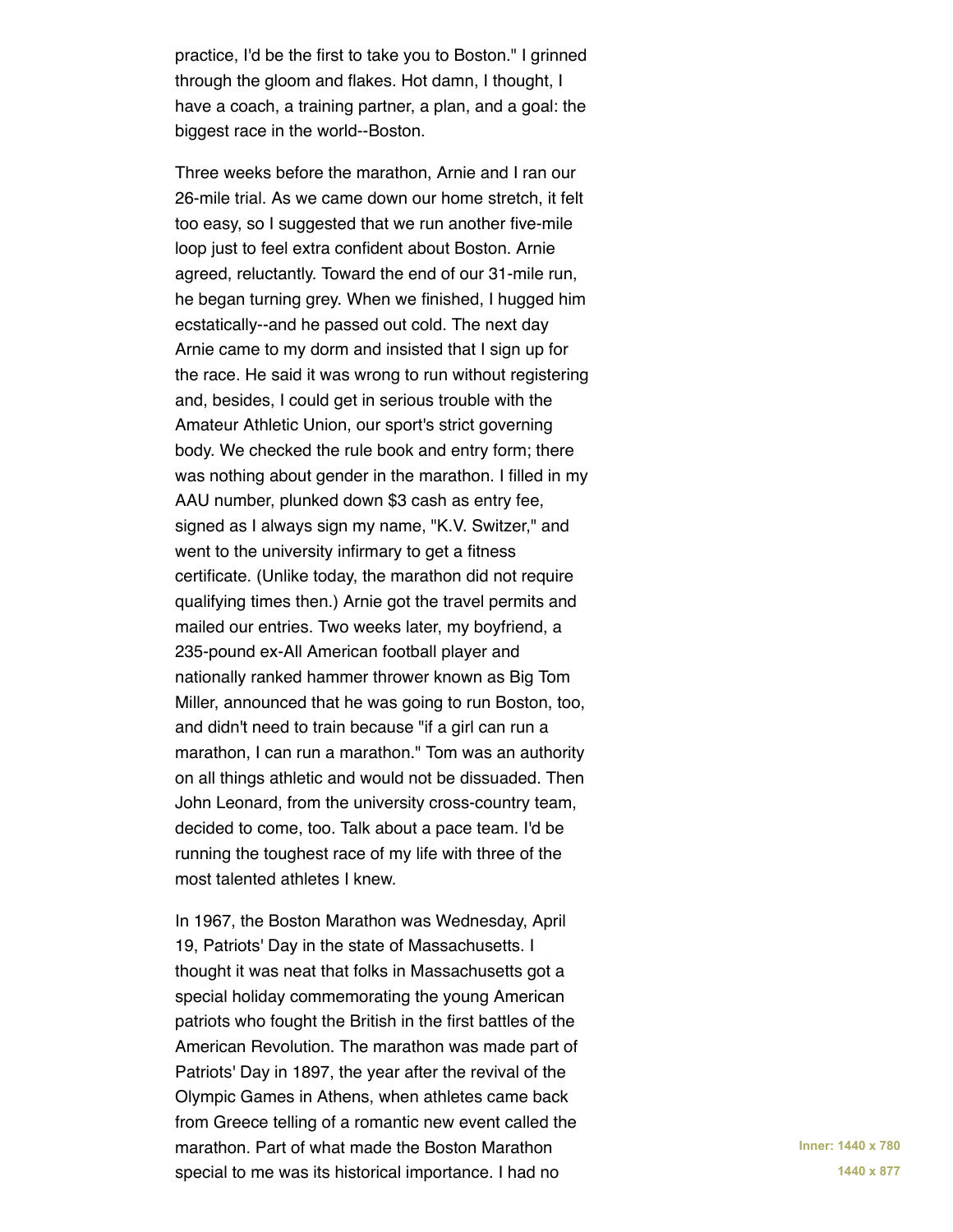idea I was going to become part of that history. I wasn't running Boston to prove anything; I was just a kid who wanted to run her first marathon.

Tuesday afternoon Arnie picked up John, Tom, and me, and by 3 p.m. we hit the road for the five-hour drive to Boston. We found a motel in Natick, and after dinner Arnie insisted on showing us the course even though it was nearly 10 p.m. and freezing cold and rainy outside. He was excited at every landmark, saying things like "Here's Wellesley College!" when we couldn't see a thing out the steamy windows. The drive seemed an eternity, and I had this impending feeling of doom--here we were driving at 40 miles an hour and it was taking forever. Ever since that night I've never driven over a marathon course before the event. It is totally demoralizing to see how far 26 miles actually is. I called my parents in Virginia when I got back to my room. I had to explain first what a marathon was, and then why I was in Boston, ending with, "It is important for me to finish the race." My dad had always been acutely sensitive when it came to any anxiety on my part; I never reached out with a lack of confidence unless it was serious. And he delivered perfectly. "Aw hell, kid, you can do it. You're tough, you've trained, you'll do great!"

It was just what I needed to hear. My dad knew I didn't jump into things untrained; although this marathon thing was a surprise, he had no doubt. What I couldn't explain to him, what nobody knows unless they've done one, is that the marathon is unpredictable, anything weird could happen, and anything could happen to me! I could get diarrhea. I could get hit by a dolt opening his car door--Arnie told me about that happening once. Eventually, I got too tired to worry about things I could not control. The thing I worried about most was courage. Would I have the courage to keep running if it really hurt, if it got harder than I was used to, if Heartbreak Hill broke me? I was worried about maybe not having the courage if it got awful.

The Boston Marathon started at noon, a great gift, as we slept in and didn't eat breakfast until 9. Arnie said to chow down; we needed a lot of fuel because it was a long day and cold outside. He wasn't kidding--it was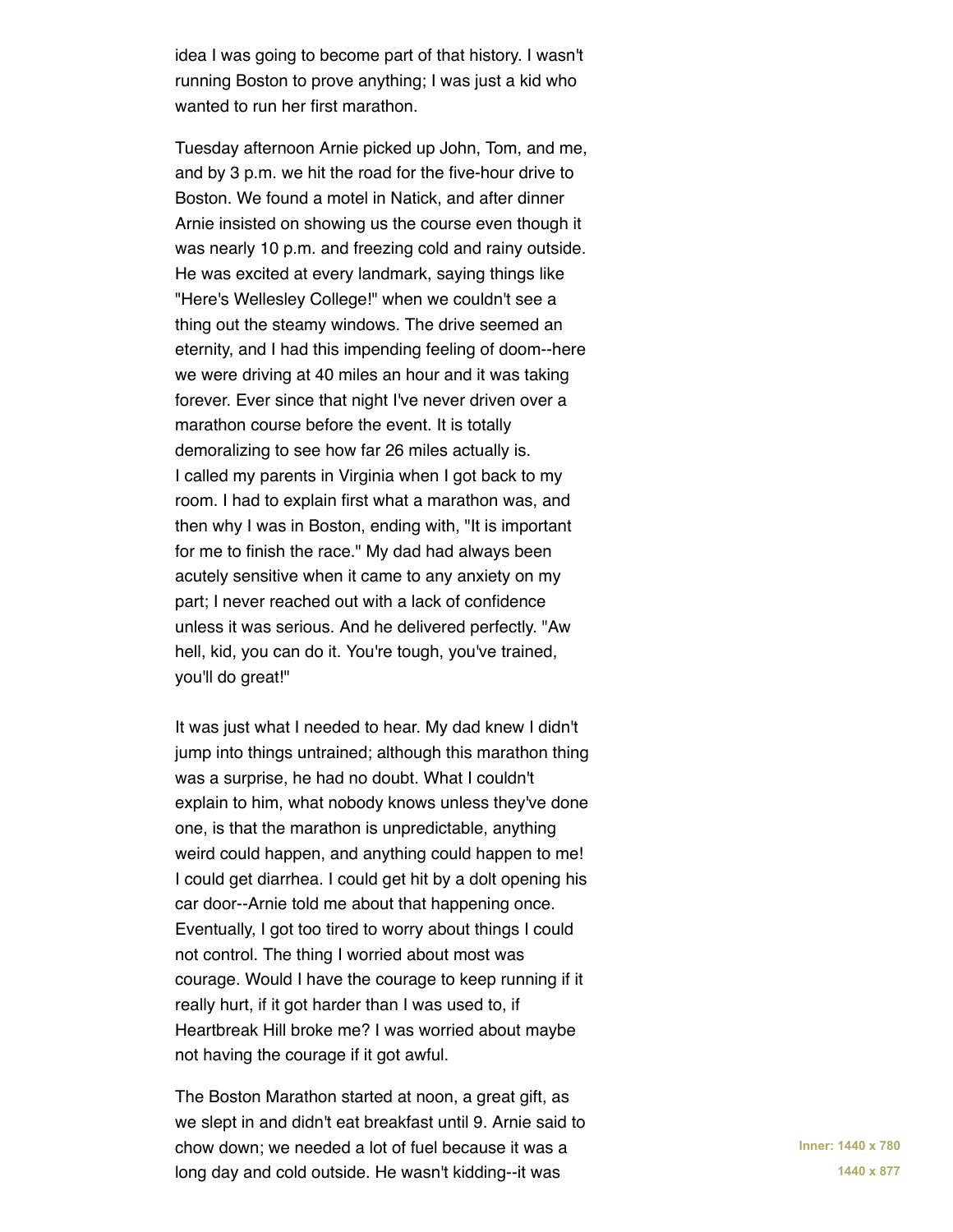freezing rain, with sleet and wind. So we ate everything: bacon, eggs, pancakes, juice, coffee, milk, extra toast.

Oddly, the weather didn't concern me; we'd trained five months in weather like this. What was annoying was that I had wanted to look nice and feminine at the start in my just-ironed burgundy shorts and top. We went back to our rooms, packed our stuff, and I carefully put on makeup and gold earbobs. Tom banged on my door holding out a sanitary napkin bag from the back of the toilet and a big safety pin. "Here, we're pinning these on the back of our gloves. They're perfect for holding dextrose tablets. See, you put four tablets in the bottom of the sack, rip off the top, fold it over, and pin it to your glove. When you need the dextrose, you rip it open."

"Why do you need dextrose?" I asked.

"It's sugar, for energy, get it?" he said in that tone that made me feel stupid. I had no idea sugar would give you energy anymore than, say, a piece of bread. Plenty of times I'd been hungry and tired on a run, but I never craved sugar or equated it to energy. I told him, "I don't need sugar; we never needed it before." It was just another complication; we had enough to worry about.

"How do you know? Just pin it, already." I shrugged. It was easier not to argue. Still, I felt idiotic, but when I got to the car, Arnie and John had sanitary napkin bags pinned to their gloves, too. What a team!

When we got to Hopkinton High School, the snow was really coming down. Since we'd pre-entered as a team, the race organizers had our stuff together for the team captain. A few minutes later, Arnie came out with the envelope and two number bibs each, to pin on our fronts and backs; they looked like cardboard license plates. We looked up our names in the printed start list and smiled at each other nervously. Seeing "K. Switzer" in print beside "261" gave me a little frisson. There were 741 people entered in the race, a huge race.

I pinned my numbers on my sweatshirt and not my burgundy top. It was the final commitment to wearing that warm sweatshirt for the whole race. I was pleased; the sweatshirt had been a buddy in Syracuse for several hundred miles and would live on another day,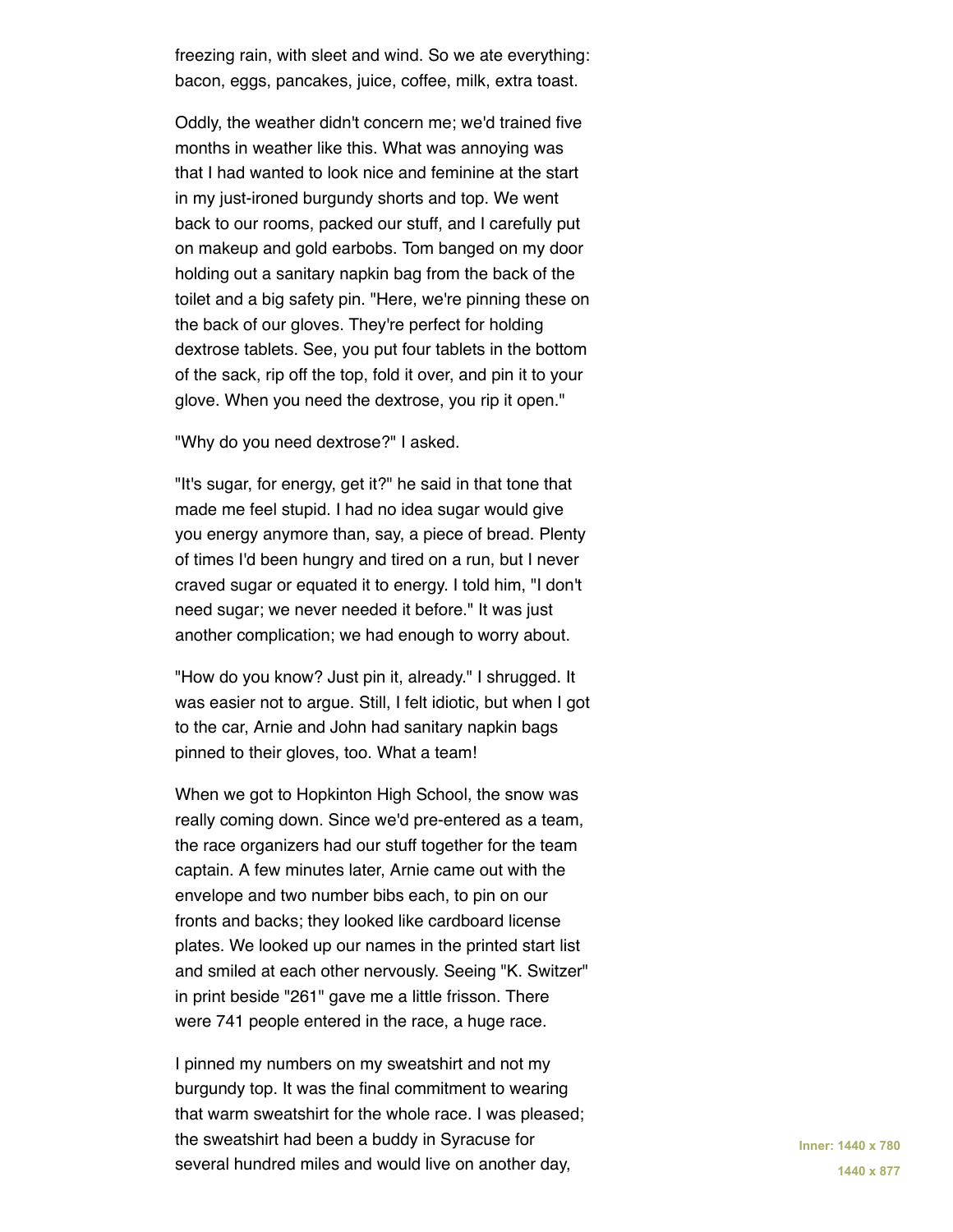rather than dying at the roadside on the way to Boston. We started warming up. Everyone was darting about in different directions, all in grey sweat suits, some with hoods up, some with nylon windbreakers over them, some bare-legged, and some with shorts over the pants, a method of wearing sweats I never could understand. We all looked alike, like ragtags.

As runners jogged past, most kept their nervous eyes ahead, lost in prerace concentration, but plenty did double takes, and when they did I'd smile back or wave a little wave. Yep, I'm a girl, my look back said. Many of these guys turned right around and jogged over, all excited. "Hey! You gonna go the whole way?" "Gosh, it's great to see a girl here!" "Can you give me some tips to get my wife to run? She'd love it if I can just get her started." Arnie was kind of holding court with his "This girl ran me into the ground!" routine. He was shining. "See? I told you you'd be welcome at Boston," he said. Indeed, I felt very welcome. I felt special and proud of myself. I knew something other women didn't know, and I felt downright smug.

As we jogged over to the start, Tom said, "God, you're wearing lipstick!"

"I always wear lipstick. What's wrong with that?"

"Somebody might see you are a girl and not let you run. Take it off."

"I will not take off my lipstick."

And that's how we arrived at the start. There was a mob of runners in every getup imaginable funneling into a penlike area. At the gate of the funnel were clipboardholding Boston Athletic Association officials wearing long overcoats with blue ribbons on the lapels and felt dress hats. Everyone was sodden; hats were gathering snow, as were the shoulders of the runners standing in the pen. It was pretty disorganized, and the officials were agitated. They were checking off bib numbers as runners came through the gate; I held up the big outer sweatshirt so they could check my number and the official put his hand on my shoulder and gently shoved me forward, saying, "C'mon runners, let's move on in,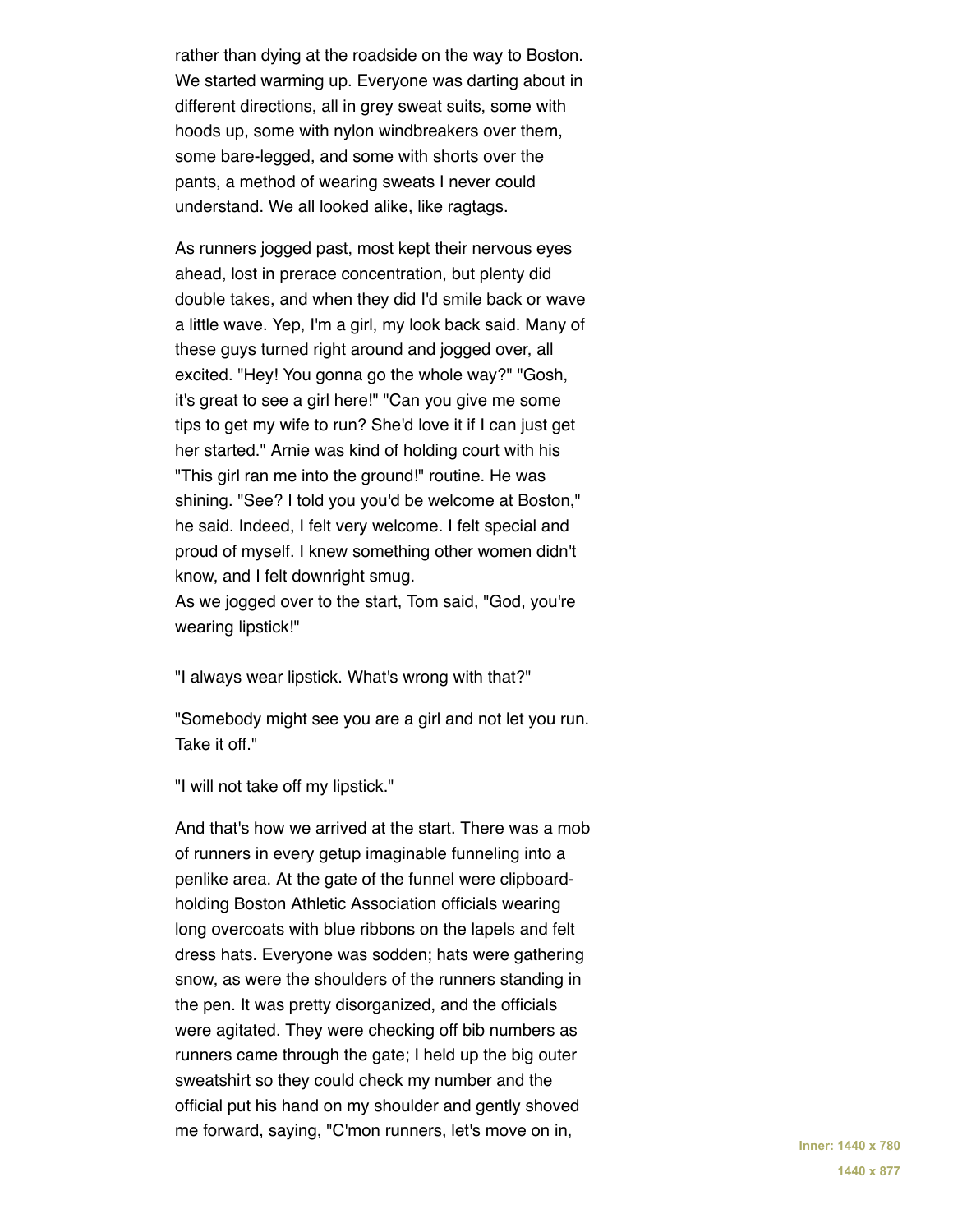just keep it moving here!" We worked our way into the back of the field, and Arnie said, "See? No problem!"

All around us the men were pleased to have a woman in their presence. I tried to stay low-key; I sure didn't want any attention at this moment, but I tried to be accommodating, even when one runner insisted on having his wife, on the other side of the fence, take our photo together. Then the crowd quieted; someone up front must have been making announcements. We moved close together, and the smell of liniment was so strong that my eyes stung. The gun went off, and we were away at last.

Boston was always Mecca for runners. Now I, too, was one of the anointed pilgrims. After months of training with Arnie and dreaming about this, here we were, streaming alongside the village common and onto the downhill of Route 135 with hundreds of our most intimate companions, all unknown, but all of whom understood what this meant and had worked hard to get here. More than ever before at a running event, I felt at home.

The first few miles of every marathon are fun. The running is easy, the crowd noise is exciting, and your companions are conversational and affable. You know it's going to hurt later, so you just enjoy this time. So it was as we ran in our little group, four abreast, joking and saying thanks to the many well-wishers who passed us with encouragement. Arnie and Tom were in their element, running with me--a girl! All the positive encouragement gave them attention they had never had before. Tom ran with his chest stuck out, and even Arnie pranced; it was nice to see.

Then, just around mile two, came a honking of horns and someone shouting, "Get over, runners move to your right!" There was a lot of shuffling and some cursing as a big flatbed truck forced us all to the side of the narrow road. Following close behind the truck was a city bus. It was the photo press truck; on the back were risers so the cameramen could each get a clean shot as the vehicle pushed up to the front of the field. Suddenly, though, the truck slowed to be right in front of us, and the photographers were taking our pictures. In **Inner: 1440** x 780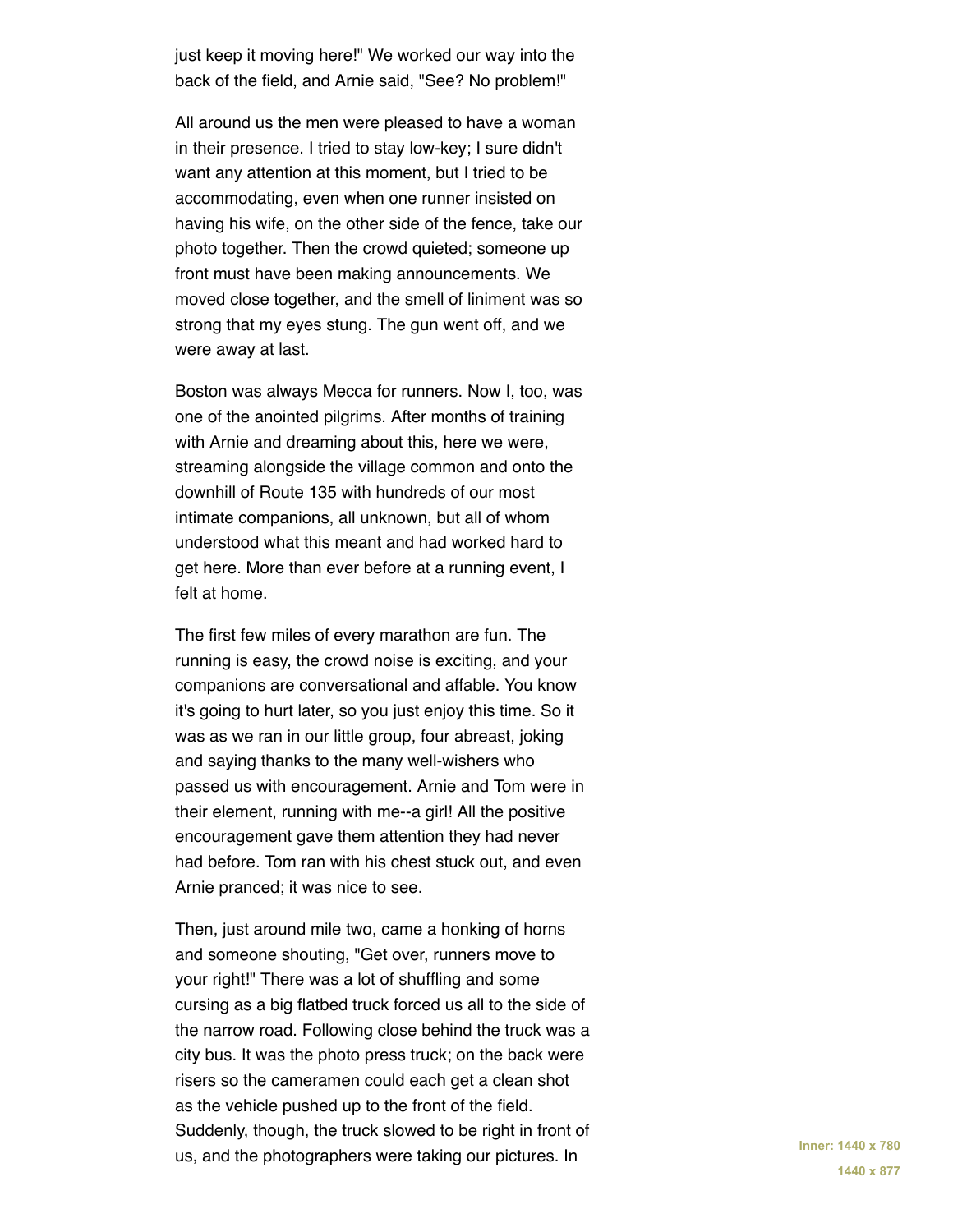fact, they were getting pretty excited to see a woman in the race, a woman wearing numbers! I could see them fumbling to look up my number and name, and then shoot again. We all started to laugh and wave, it was our "Hi-Mom-on-the-nightly-news" moment, and it was fun.

A man with an overcoat and felt hat was then in the middle of the road shaking his finger at me; he said something to me as I passed and reached out for my hand, catching my glove instead and pulling it off. I did a kind of stutter step, we all had to jostle around him. I thought he was a nutty spectator, but when I passed I caught a glimpse of a blue and gold BAA ribbon on his lapel. Where had he come from?

Moments later, I heard the scraping noise of leather shoes coming up fast behind me, an alien and alarming sound amid the muted thump thumping of rubber-soled running shoes. When a runner hears that kind of noise, it's usually danger--like hearing a dog's paws on the pavement. Instinctively I jerked my head around quickly and looked squarely into the most vicious face I'd ever seen. A big man, a huge man, with bared teeth was set to pounce, and before I could react he grabbed my shoulder and flung me back, screaming, "Get the hell out of my race and give me those numbers!" Then he swiped down my front, trying to rip off my bib number, just as I leapt backward from him. He missed the numbers, but I was so surprised and frightened that I slightly wet my pants and turned to run. But now the man had the back of my shirt and was swiping at the bib number on my back. I was making little cries of aauh, aa-uh, not thinking at all, just trying to get away, when I saw tiny brave Arnie bat at him and try to push him away, shouting, "Leave her alone, Jock. I've trained her, she's okay, leave her alone!" And the man screamed, "Stay out of this, Arnie!" and swatted him away like a gnat.

Arnie knows this maniac, I thought wildly, as I tried to pull away. The air was filled only with the clicking whirr of motor-drive cameras, scuffling sounds, and faintly, one cameraman screeching something I couldn't understand. The bottom was dropping out of my stomach; I had never felt such embarrassment and fear. I'd never been manhandled, never even spanked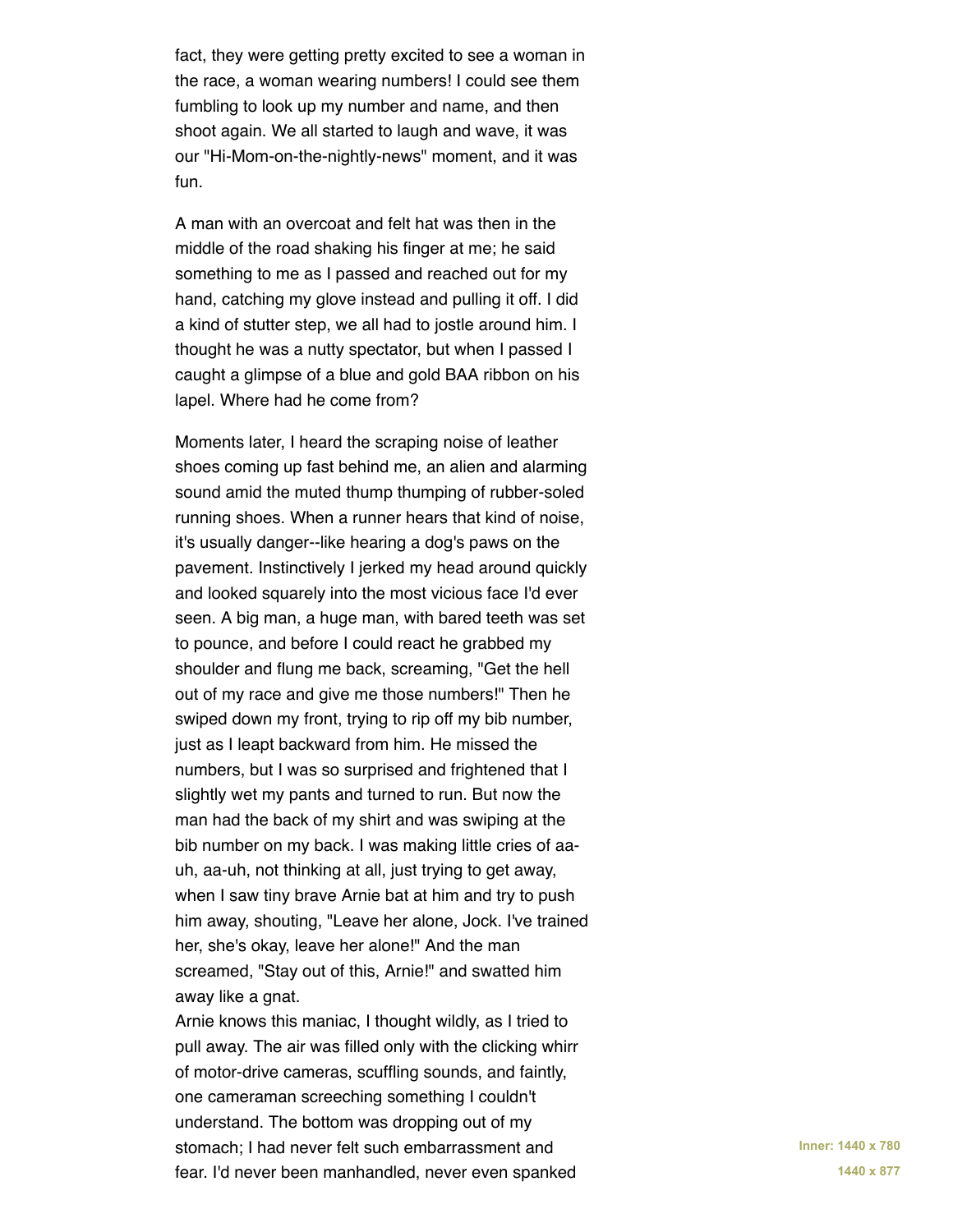as a child, and the physical power and swiftness of the attack stunned me. I felt unable to flee, like I was rooted there, and indeed I was, because the man, this Jock guy, had me by the shirt. Then a flash of orange flew past and hit Jock with a cross-body block. It was Big Tom, in the orange Syracuse sweatshirt. There was a thud--whoomph!--and Jock was airborne. He landed on the roadside like a pile of wrinkled clothes. Now I felt terror. We've killed this guy Jock. It's my fault, even though hothead Tom did it. My God, we're all going to jail. Then I saw Arnie's face--it was full of fear, too; his eyes were goggled and he shouted, "Run like hell!" All the adrenaline kicked in and down the street we ran, flying past the press truck, running like kids out of a haunted house.

I was dazed and confused. I'd never been up close to physical violence; the power was terrifying and I was shocked at how helpless I, as a strong woman, felt against it. Tom's precise execution, the way he took out Jock and only Jock, was sublime athleticism, but I was not grateful for the "save." I felt sick at heart, it was awful; it had gone too far, I wished Tom was not there, I wished I was not there.

Everyone was shouting. I could hear the journalists on the truck behind us yelling, "Go after her, go after her!" to the driver. The driver accelerated, popped the clutch, and I heard the truck buck and what unfortunately sounded like photographers, tripods, and crank cameras crashing down in a cursing melee.

Everyone was cursing, most loudly Arnie, the mildmannered sweetheart, who proclaimed he was going to Kill That Jock Semple Who Should Know Better Being a Runner Himself! Tom really looked as if steam was coming out of his ears; he was still in full bombastic mode, and each curse of his was accompanied by another jab or a challenging look over his shoulder. John looked bewildered. I felt puke-ish, afraid that we'd seriously hurt this guy Jock Semple, and maybe we should stop and get it sorted out. But it was clear Jock was some kind of official--in fact, he turned out to be the race manager--and he was out of control. Now he's hurt, we're in trouble, and we're going to get arrested. That was how scared I felt, as well as deeply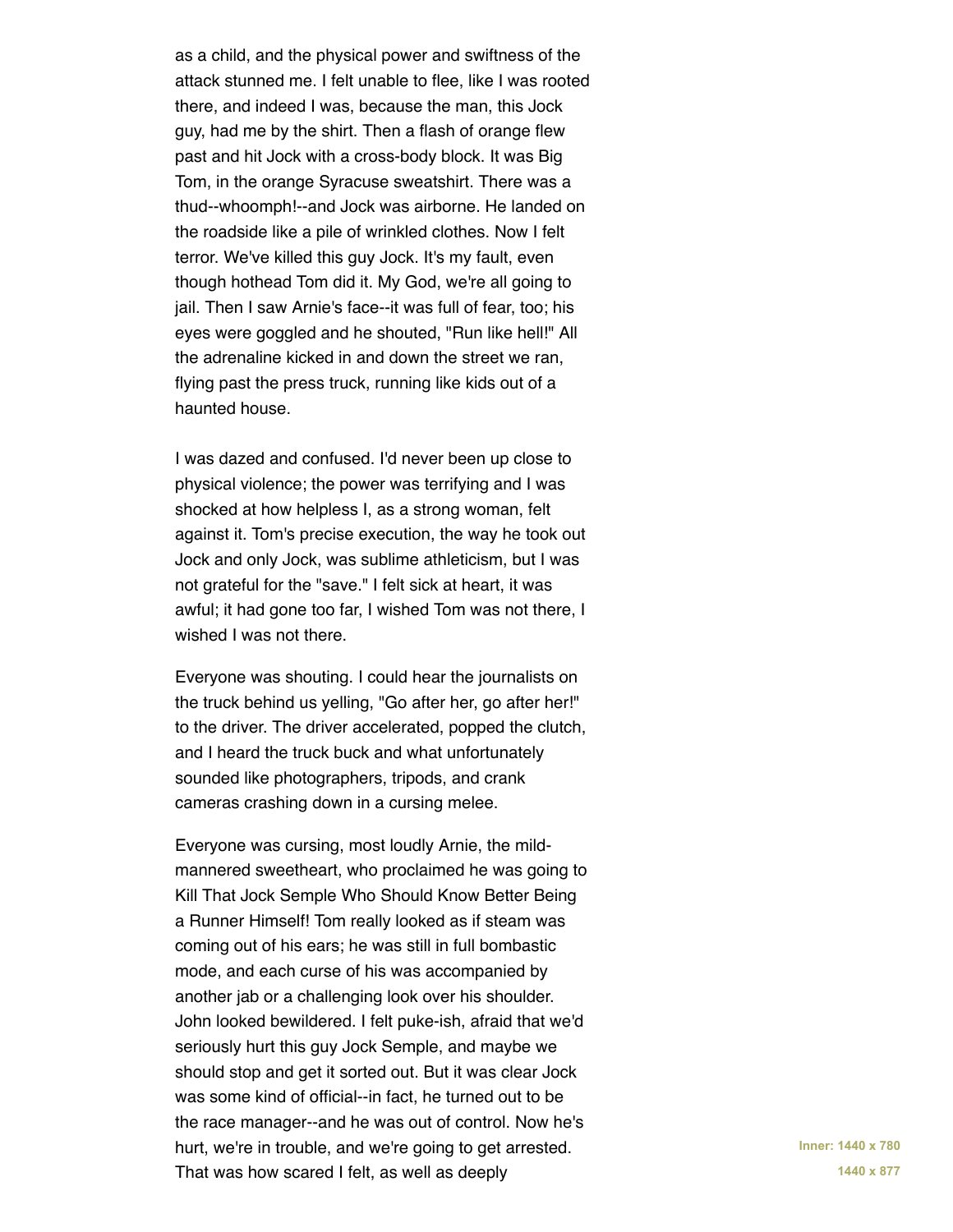humiliated, and for just a tiny moment, I wondered if I should step off the course. I did not want to mess up this prestigious race. But the thought was only a flicker. I knew if I quit, nobody would ever believe that women had the capability to run 26-plus miles. If I quit, everybody would say it was a publicity stunt. If I quit, it would set women's sports back, way back, instead of forward. If I quit, I'd never run Boston. If I quit, Jock Semple and all those like him would win. My fear and humiliation turned to anger.

The press truck caught up to us and hovered with its droning engine alongside, three feet away. Off the back and side the journalists began firing aggressive questions, and the photographers hung out close to get face shots. How quickly their tone had changed. Now it was "What are you trying to prove?" and "When are you going to quit?" Consequently, my tone changed, too. I was polite but no longer friendly. I made it clear that I was not trying to "prove" anything except that I wanted to run, I'd trained seriously for the distance, and I was not going to drop out. They wrote down what they wanted to write down. Clearly, they didn't believe me, as they stayed alongside. They thought it was a prank and didn't want to miss the moment when I'd give up. This made me even more resolved. In fact, it infuriated me.

Then, that bus came by. Standing on the floorboards and holding onto the outside door rail was Jock Semple! My God, he's alive! I thought. I was so relieved. But as the bus came by us, it slowed, and Jock, teeth bared again and shaking his fist, screamed in a Scottish brogue, "You all ere in beeeeeggg trooouble!" and all around us, men gave him the finger and shouted obscenities, and Arnie shouted, "Get out of here, Jock! Leave us alone!" I put my head down. I was not going to say a word. And with that, the bus accelerated with a huge cloud of stinking exhaust in our faces and sped away, blaring its horn for the runners to get out of its way.

Eventually, the press truck gave up when they saw I was not talking any more and drifted up toward the front of the race. It started to snow again. We were all deep in thought, and my thoughts were moving all over the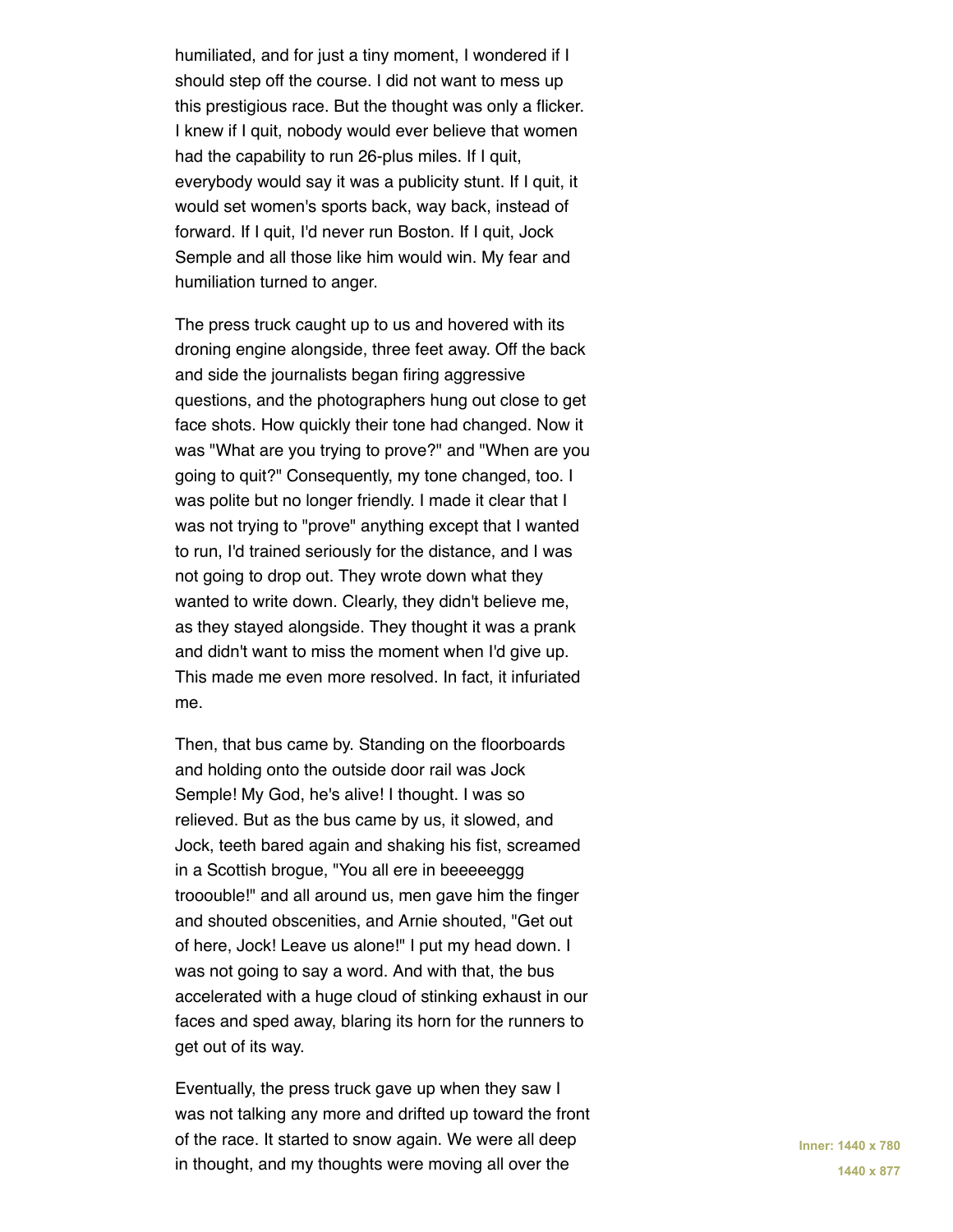place. I said quietly to Arnie, "You know that guy Jock has gone up ahead and is probably arranging for one of those big Irish cops to arrest us when nobody is looking. If it happens, I am resisting arrest, okay? And something else." I turned to Arnie and looked him in the eye. "Arnie, I'm not sure where you stand in this now. But no matter what, I have to finish this race. Even if you can't, I have to--even on my hands and knees. If I don't finish, people will say women can't do it, and they will say I was just doing this for the publicity or something. So you need to do whatever you want to do, but I'm finishing."

"Well, the first thing is to slow down! Forget about time, just finish!" Arnie now was the army sergeant. Tom, John, and I dropped the pace, dropped our arms, shook our hands. My left hand was wet and freezing, having lost my glove when the first BAA official pulled it off. And if your hands are cold, you are miserable all over. I pulled at the sleeve of my sweatshirt to cover my hand, but the sleeve wasn't long enough.

We were just falling into the rhythm of Arnie's stride and beginning to relax when Tom, still fuming, turned to me and blurted out, "You're getting me into all kinds of trouble!"

It was out of the blue.

"What are you talking about, Tom?"

"I've hit an official, and now I'll get kicked out of the AAU." Tom had aspirations of competing in the Olympics in the hammer throw.

I felt really sad, but I was angry, too. "I didn't hit the official, you hit the official, Tom." I said it quietly. I thought it totally crass of him to pick a fight in public with me, his steady girlfriend. Everybody looked embarrassed.

"Oh great, yeah, thanks a lot for nothing. I should never have come to Boston," he answered loudly.

"It was your idea to come to Boston!" I shot back.

But with that Tom ripped the numbers off the front and back of his sweatshirt, tore them up and threw them to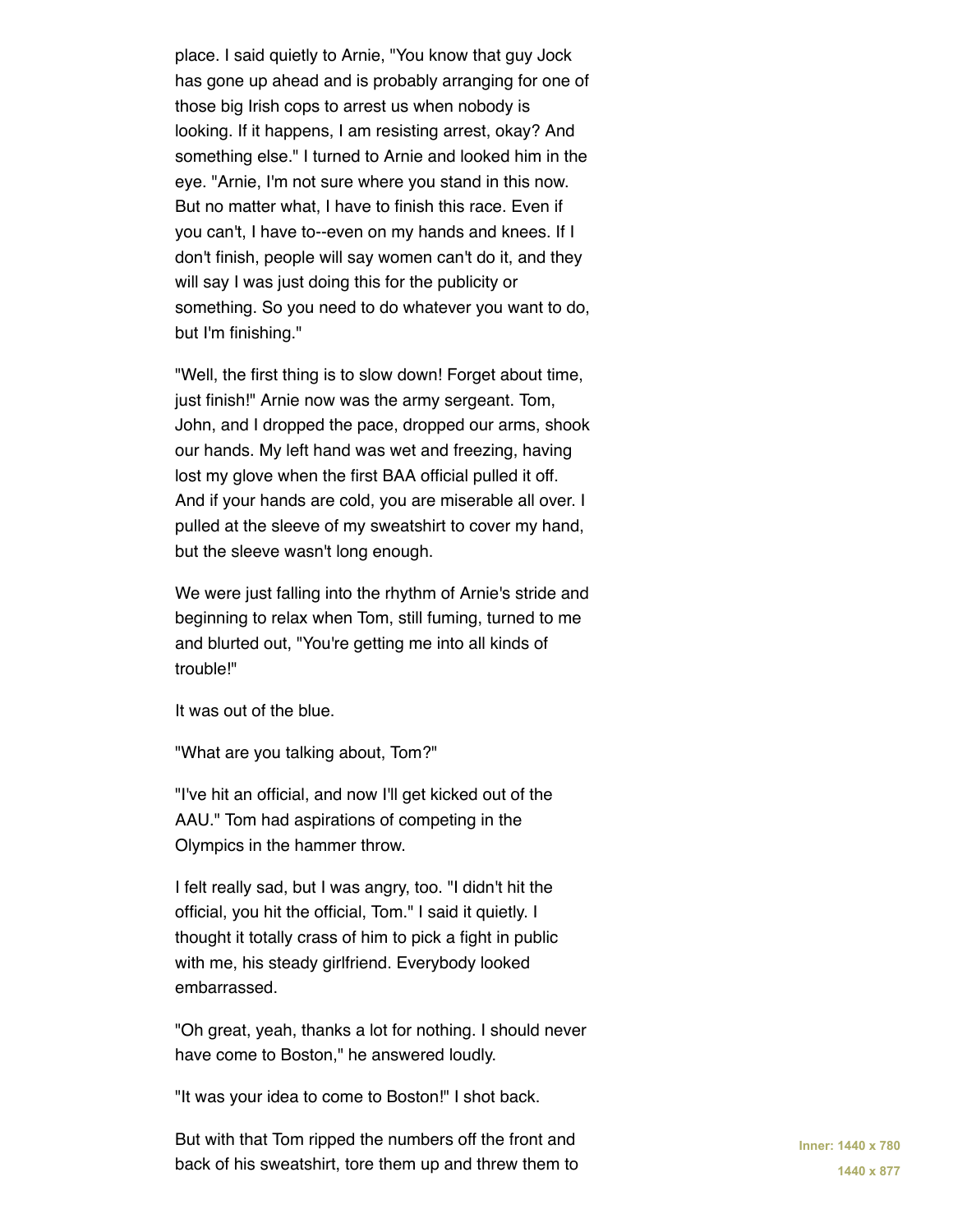the pavement, and shouted, "I am never going to make the Olympic team and it's all your fault!" Then he lowered his voice and hissed, "Besides that, you run too slow anyway." And with that, he took off and disappeared among the runners in front.

I couldn't help it. I felt so ashamed, I was crying. Again Tom had convinced me I was just a girl, a jogger, and a no-talent like me now had bumbled the Olympic Dream out of his life. I thought I was a serious girlfriend to him, and so I guessed that was over, too. It was a helluva race so far, that's for sure, and we still had over 20 miles to run.

"Let him go. Just let him go. Forget it, shake it off!" scolded Arnie. Dutifully I dropped my arms like I'd done a million times in practice and shook my hands. I kept my head down, I didn't want to see anyone, as this was the only way I could lick my wounds in public. I felt myself go into a deep trough of fatigue. Actually, Arnie, John, and I began to go under together; I could feel the downward pull. I knew the adrenaline had gone. God, what I'd give to just go to sleep for awhile, I thought. We had such a long way to go, but I didn't care anymore, not about Tom, not about anything but finishing. I didn't care how much it hurt or how long it was going to take or if I got put in jail or even if I died. I was going to finish no matter what. We were all quiet for a long time.

A couple of miles later, we slowly began to notice things, like when you first come out of anesthesia. The energy was coming back. First we heard some feeble cheers; this was really nice, and we waved back. I felt I was going so slowly, that my soggy long pants must be dragging me down, so I went to the roadside, pulled them off, and tossed them away. A young boy, about 8, ran and grabbed the pants, swung them around his head and screamed in glee at his souvenir. The three of us made a face at each other as if to say, "Oh God, can you imagine what his mother is going to say when he brings that home?"

Now we were halfway, at Wellesley, and the hills were nearing. Arnie theorized that this is where "the race began." Suddenly ahead in the grey mist I could see an orange sweatshirt. It was Big Tom, and he was walking.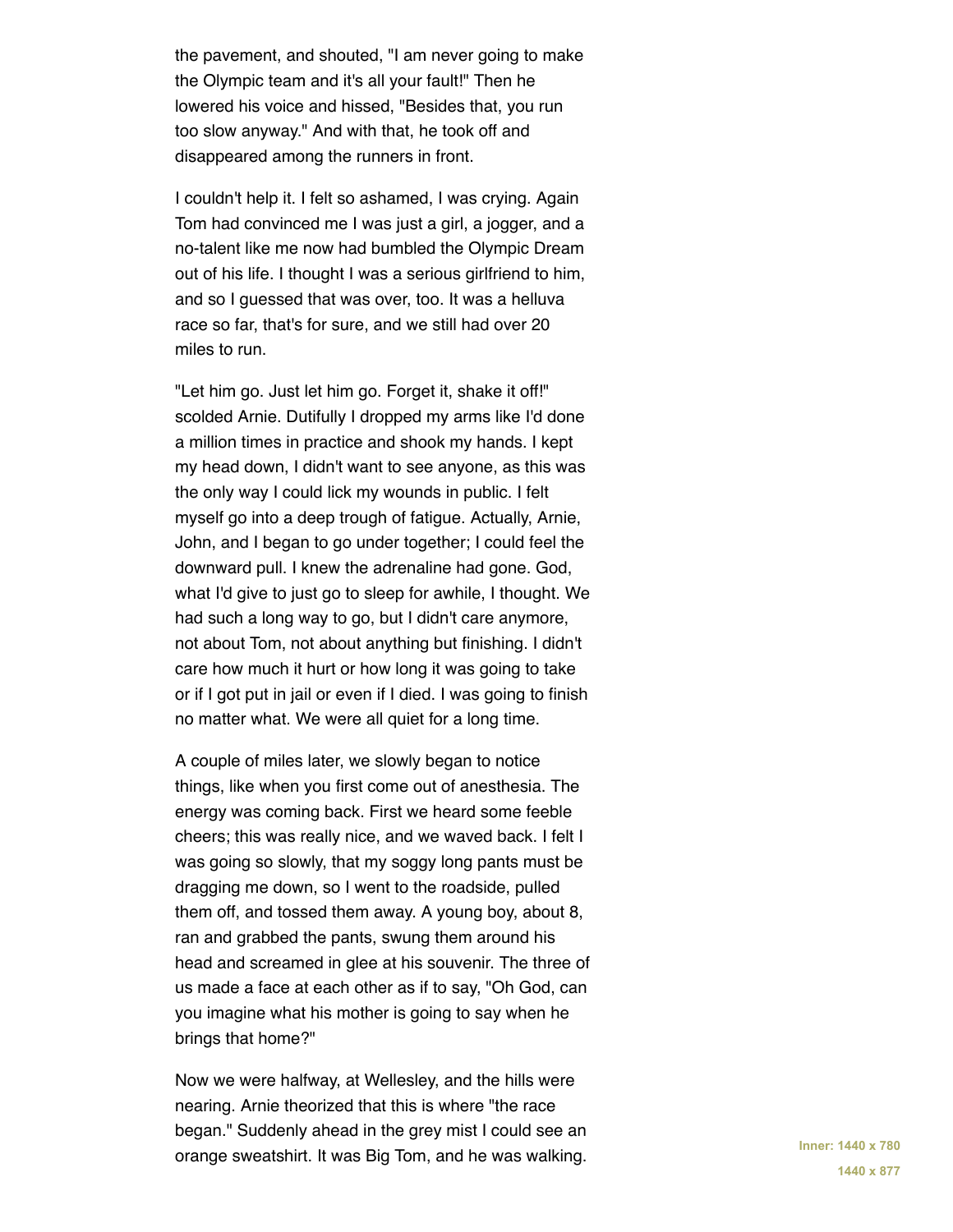We caught him quickly, of course, surprising him. "Walk with me a while," he pleaded. "I'll get it back."

"I can't, Tom," I answered. "As slow as I'm going, I've got some momentum here," thinking if he had to walk at 13 he should call a taxi. Then I drifted ahead. He screamed after me, "I'd never leave you!" The distance, as it always does, gave me time to think and dissipated my anger. Jock Semple didn't take me seriously, and that's why he attacked me. I wondered why other women didn't run, thinking that they just didn't get it. Wait a minute, maybe they believed all those old myths like running ruins your reproductive organs, and it scared them away because they didn't know better and nobody gave them opportunities to disprove this nonsense. My folks and Arnie had given me this chance, and it dawned on me that I was not special after all; just lucky. My thinking rolled on: The reason there are no intercollegiate sports for women at big universities, no scholarships, prize money, or any races longer than 800 meters is because women don't have the opportunities to prove they want those things. If they could just take part, they'd feel the power and accomplishment and the situation would change. After what happened today, I felt responsible to create those opportunities. I felt elated, like I'd made a great discovery. In fact, I had.

My mind was whirling, but that couldn't distract me from feeling the very big blisters in my arches that soon would burst. I could handle that; pain was nothing. It was part of what made you a hero, doing this, overcoming it, relegating pain to the incidental for a higher purpose. Arnie said Emil Zatopek would run until he passed out. Now that's something, but I'm not sure what. Crap! How much longer? I didn't want to ask--it sounded sissy--so I said, "Arnie, when do we get to Heartbreak Hill?" Arnie looked startled. "Why, you passed over Heartbreak a long time ago!"

"We did? Gosh, I missed it. Why didn't you tell us?" I actually felt disappointed; I thought there would be a trumpet herald or something at the top. In fact, nowadays there is a guy who is a self-appointed archangel on a megaphone calling, "You've done it! You're at the top of Heartbreak Hill!" but that day it was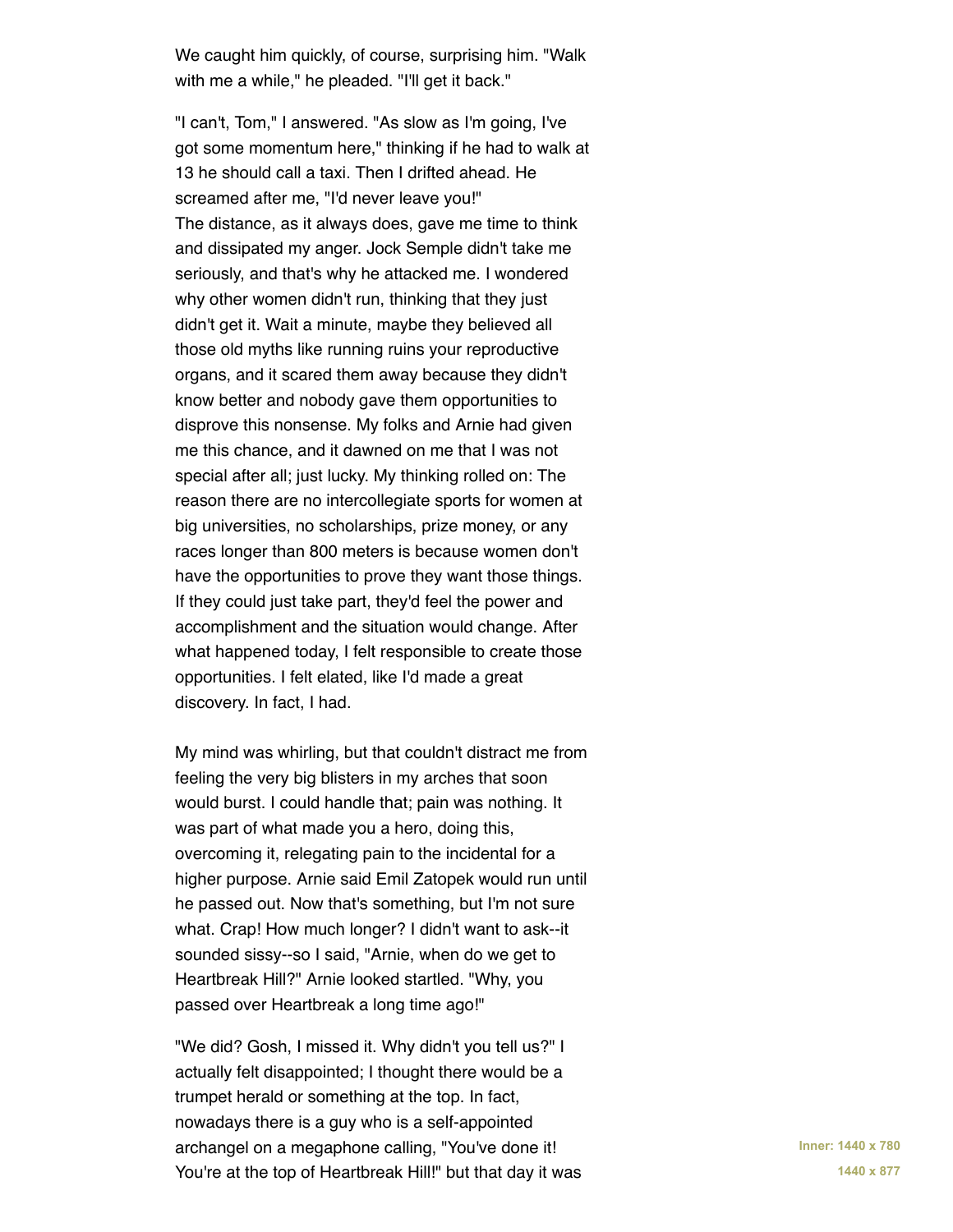so unremarkable, I didn't know it from any of the other hills.

Arnie was smiling and shaking his head. "You've got to be the only person not to know they ran over Heartbreak Hill!"

We turned from Commonwealth Avenue onto Beacon Street, and now it really did seem endless. There were all these row houses that looked alike, block after block. There must have been 100 sets of trolley tracks; I was afraid I'd catch my foot and break my ankle, and every time I broke stride to mince over them, my blisters squished and stung. Someone from the sidelines shouted, "One mile to go!" And Arnie snapped, "Don't listen to them. We have at least three miles to go." John groaned. A nice cop directed us up Hereford Street, and Arnie began to protest. The finish was always up Exeter Street in his day. I think he and I were both worried that we were getting misdirected at the last minute on purpose. But up at the top of Her eford, we rounded the corner onto Boylston, and there it was: the long slope down to the front of the Prudential building, to a line painted on the street, FINISH. Nobody had misdirected us, nobody had arrested us, and we were going to do it.

John said, "Let's let Arnie finish first." Arnie said, "No, we'll all finish together." John winked at me and at the last moment we slowed and pushed Arnie in front. We three had run every step together, we never walked, and we never doubted. Then we hugged, but only briefly, as we didn't want to get all gooey.

The finish line crowd consisted of about a dozen waterlogged people, none of whom clapped for us. Half this group converged on us, a few kindhearted souls throwing army blankets over us and the rest peppering us with questions and writing down stuff in their reporter's notebooks. They were very crabby, which is what I would have been if I had to stand out in this freezing wet for four hours and 20 minutes, which is what one of them said our time was. And they were crabby at me; they were forced to wait because of me. Plus, I could tell, they felt indignant at having to cover a girl. Being a journalism student, this amused me most.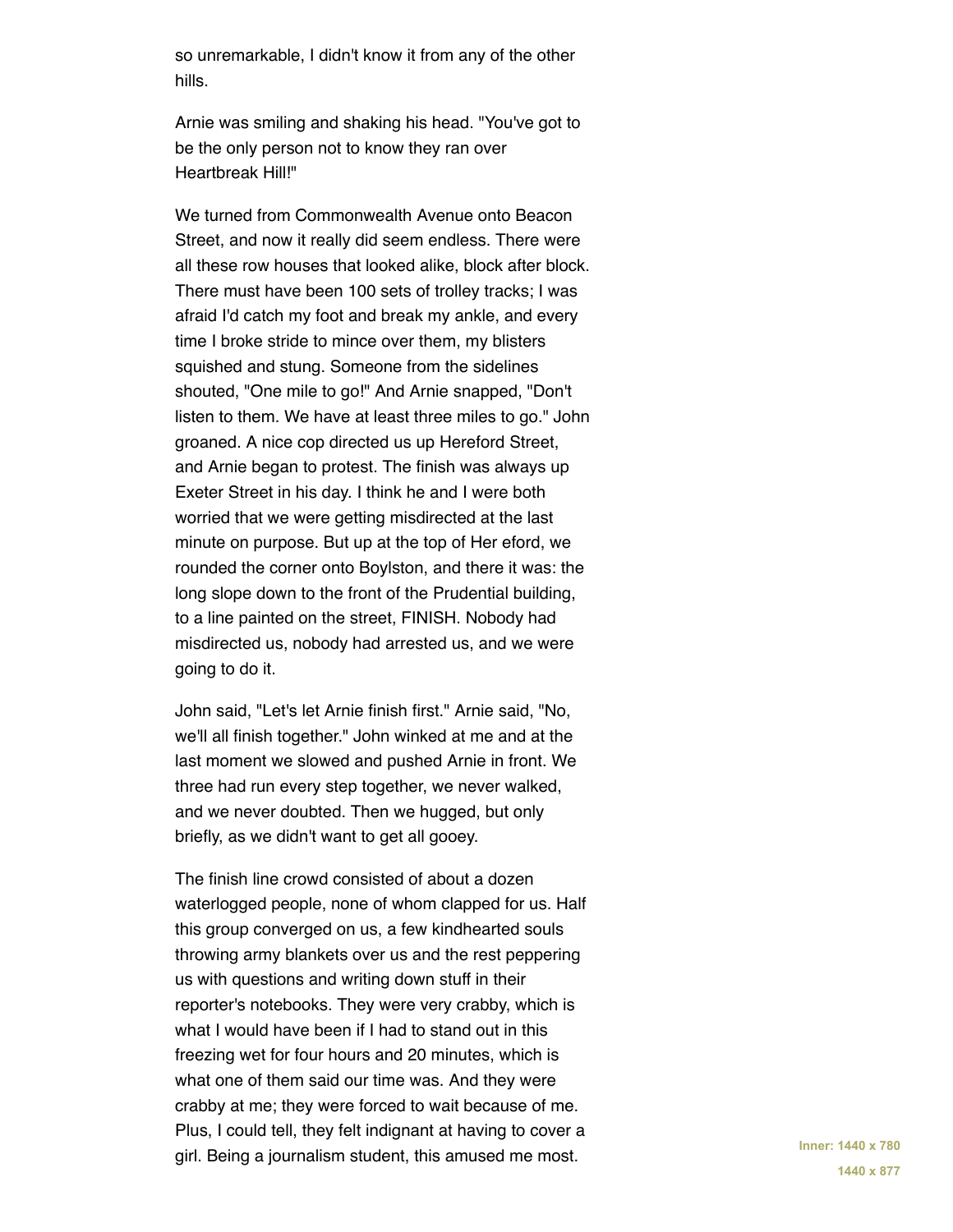Here you are a big-shot sports reporter and your editor tells you to wait for the girl.

"What made you do it?" (I like to run, the longer the better.) "Oh come on, why Boston, why wear numbers?" (Women deserve to run, too. Equal rights and all that, you know.) "Will you come back to run again?" (Yes.) "They will ban your club." (Then we'll change the name of our club.) "Are you a suffragette?" (Huh? I thought we got the right to vote in 1920!) The questions were asked in such an aggressive way that it put me off to be suddenly challenged again. After all the miles, I'd worked out the anger and was quite mellow. Plus, I felt so great. Really, except for the blisters, I felt like I could have run all the way back to Hopkinton. A BAA official came over, insisting that I have the podiatrist check my feet. When I took off my shoes, the doctor nearly fainted. My socks were blood-soaked. He lanced and bandaged and lanced and taped. When he was done, I could not get my shoes back on. So I pulled the socks over the bandages and hobbled back upstairs to the finish-line area where Arnie and John waited, keeping an eye out for Tom. An hour had past, and we couldn't find him. We assumed he had caught the sag wagon. As we were about to give up, Big Tom came staggering around the corner, lurching to the finish. By golly, he did it, too!

A friend of Arnie's drove us back to Hopkinton to get our car and then had us over to his house for hot showers and a superb steak dinner. We laughed ourselves silly, drinking beer and telling and retelling stories of the day's adventures, and then it was past 10 p.m. and time to begin the long drive back to Syracuse. With our spirits at an all-time high, it didn't even occur to me to phone my parents to tell them how I did.

Albany was halfway home, and around 1 a.m. we stopped sleepily along the New York State Thruway for gas and coffee. We were so stiff we could barely unfold ourselves from the car. In the restaurant, there was only one man, sitting at the U-shaped counter, reading a newspaper. We sat across, yattering away, when my eyes became fixed on the man's newspaper. "My God!" I shouted and ran over to him, babbling, "Excuse me,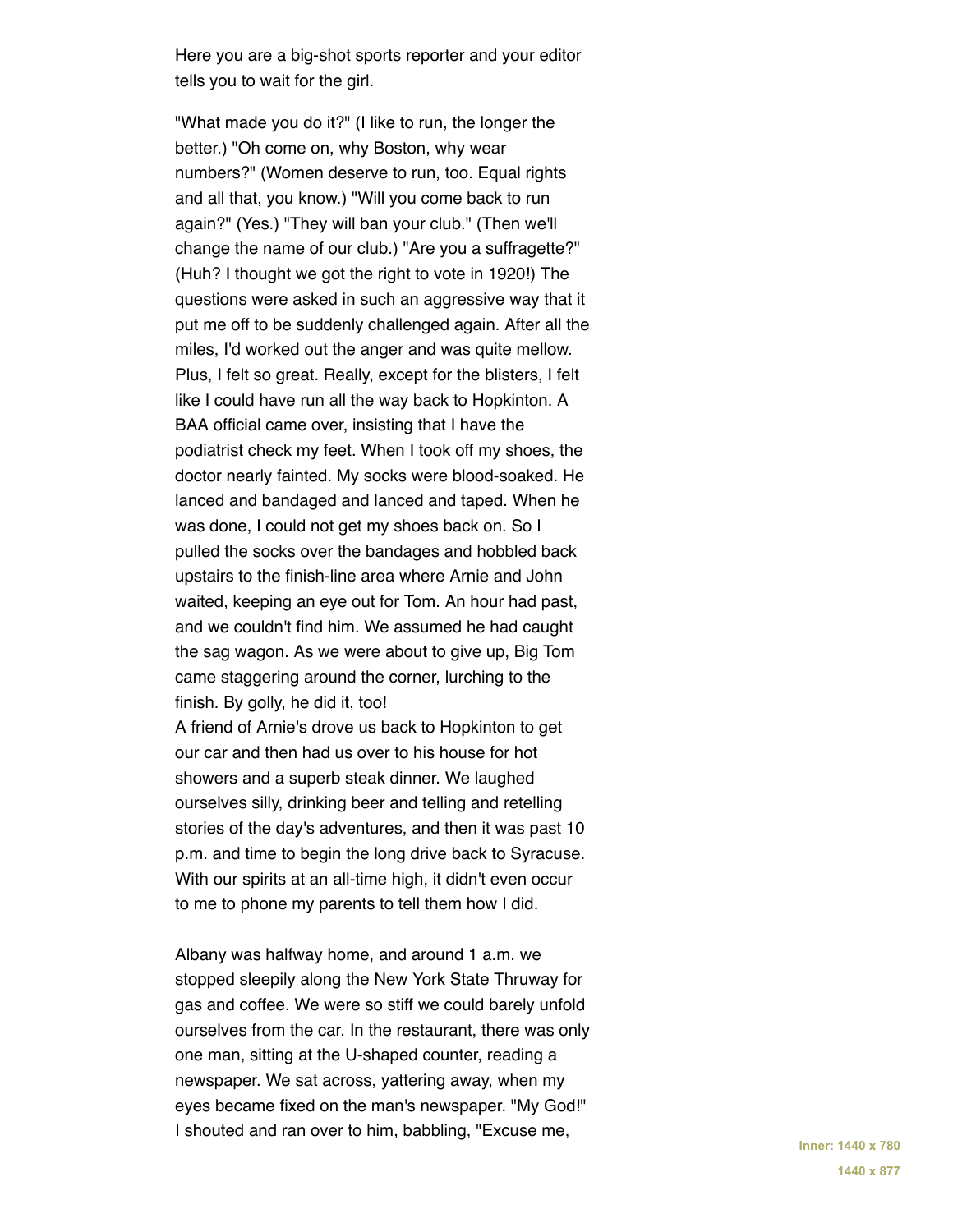sir, please let me look at your newspaper!" I was so frantic that he thrust it at me like it was on fire.

All over the front and back covers were our photos. We gathered around gasping as we went from page to page. Everywhere it was girl running, girl being attacked, girl being saved by boyfriend, happy bedraggled girl in bloody socks at finish. When had they taken so many pictures? I handed the man his paper. "Keep it!" he said. "Oh, please, I insist, keep it!"

There sure was no danger of anyone falling asleep at the wheel after that. The guys were in heaven; they sounded like roosters in a barnyard all the way back to Syracuse. I laughed at their jokes, but my revelry had turned into quiet musing. I've stepped into a different life, I thought. To the guys it was a one-off event. But I knew it was a lot more than that. A lot more.

Excerpted from Marathon Woman: Running the Race to Revolutionize Women's Sports (http://www.amazon.com/Marathon-Woman-Running-Revolutionize-Womens/dp/0786719672/ref=pd\_bbs\_sr\_1/104- 0281772-7896735? ie=UTF8&s=books&qid=1174931725&sr=8-1), by Kathrine Switzer. (Published with permission from Carroll & Graf Publishers, an imprint of Avalon Publishing Group Inc.)

RUNNERS' STORIES (/RUNNERS-STORIES)

KATHRINE SWITZER (/KATHRINE-SWITZER)

## **COMMENTS**

SHOW COMMENTS